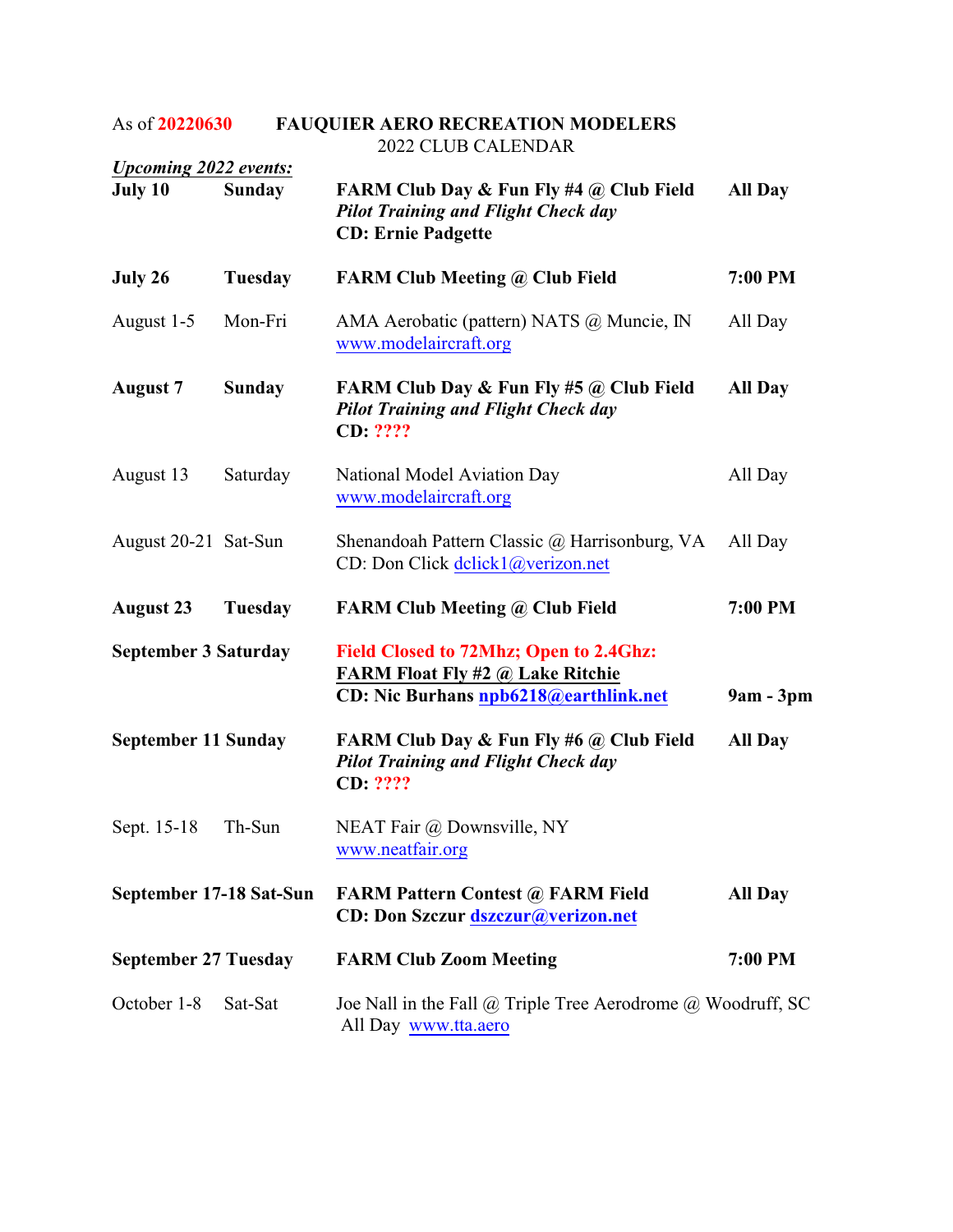| October 4-5 Tue-Wed        |                 | <b>Culpeper Airfest STEM Days / static displays</b><br>CD: Nic Burhans npb6218@earthlink.net      | <b>8AM-3PM</b> |
|----------------------------|-----------------|---------------------------------------------------------------------------------------------------|----------------|
| October 8/9                | Sat/Sun         | Culpeper Airfest static display / air show<br>CD: Nic Burhans npb6218@earthlink.net               | <b>7AM-4PM</b> |
| October 15-16 Sat-Sun      |                 | Green Sea Pattern Contest @ Green Sea, SC<br>CD: Tim Pritchett tjpritchett@aol.com                | All Day        |
| October 25                 | Tuesday         | <b>FARM Club Zoom Meeting</b><br><b>2023 FARM Board Nominations Open</b>                          | 7:00 PM        |
| November 8                 | Tuesday         | National/State/Local Election Day                                                                 | All Day        |
| <b>November 22 Tuesday</b> |                 | <b>FARM Club Zoom Meeting</b><br><b>2023 FARM Board Nominations Close</b><br><b>Voting begins</b> | 7:00 PM        |
| December 3                 | <b>Saturday</b> | <b>Joint CMB and FARM Christmas Party</b><br><b>2023 FARM Board Election Concludes</b>            | 6:30-10 PM     |

**Merry Christmas and A Happy New Year 2023**

| Past 2022 events:          |                                         |                                                                                                               |                |  |  |
|----------------------------|-----------------------------------------|---------------------------------------------------------------------------------------------------------------|----------------|--|--|
| <b>January 25 Tuesday</b>  |                                         | <b>FARM Club Zoom Meeting</b>                                                                                 | <b>7:00 PM</b> |  |  |
| February 5                 | Saturday                                | Newport News Swap Meet @ Newport News, VA 8am-noon<br>CD: Todd Smith @ rctreeopflyer@gmail.com                |                |  |  |
| February 12                | Saturday                                | West Potomac HS Indoor Fly-in<br>CD: Joe Franco $ifranco@feps.edu$                                            | 8am-3pm        |  |  |
| February 12                | Saturday                                | Valley RC Swap Meet @ Weyers Cave, VA<br>www.vrcfc.org & Kevin Grapes $k$ .grapes $41$ ( $\partial$ gmail.com | $9am-1pm$      |  |  |
| <b>February 22 Tuesday</b> |                                         | <b>FARM Club Zoom Meeting</b>                                                                                 | 7:00 PM        |  |  |
| March 22                   | Tuesday                                 | <b>FARM Club Zoom Meeting</b>                                                                                 | 7:00 PM        |  |  |
| April xx                   | Fri-Sun<br><b>HAS BEEN DISCONTINUED</b> | <b>WEAK Signals RC Exposition</b><br>www.toledoshow.com                                                       |                |  |  |